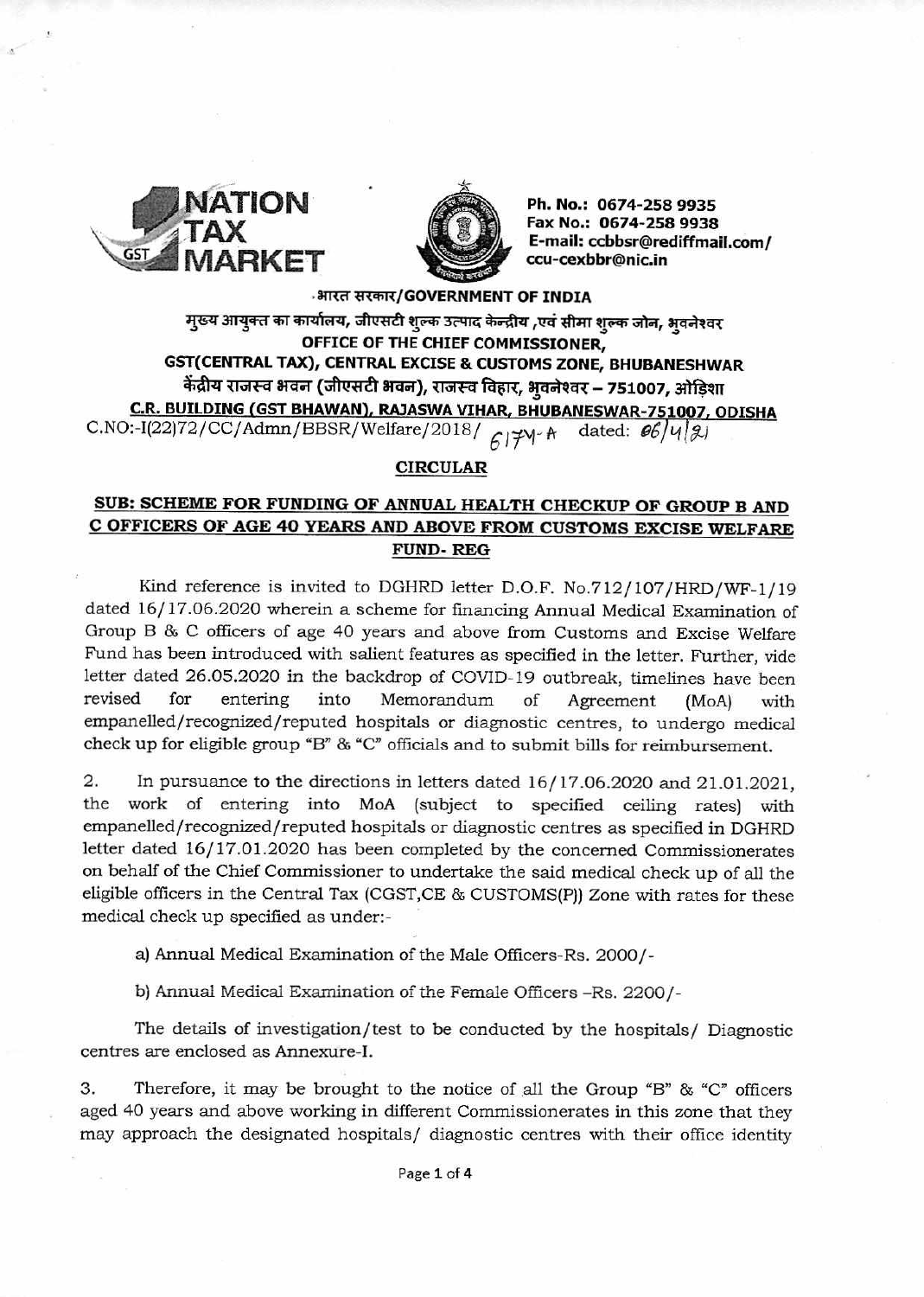card/CGHS card (Copy to be submitted at the time of registration in the hospital) and undergo the requisite tests/check up during 01.04.2021 to 31st July, 2021 and submit the original bills along with medical check up summary issued by the hospital/diagnostic centre to their respective Commissionerates for reimbursement as per Annexure-II. The Medical Examination fees/ charges shall be borne by the officers concerned which will be' reimbursed by the respective Commissionerates The reimbursement will be in terms of DO letter F.No.712/ 170/HRD/WF-I/19 dated 16.01.2021.It is also requested that the Commissionerates to forward the amount likely to be involved in this scheme so that the same can be transmitted to DGHRD, New Delhi for sanction and release of funds from Customs Central Excise Welfare Fund. It is also suggested that the Group B & C officers may also undergo the similar prescribed tests in any Govt. Hospitals/ CGHS empanelled hospitals and submit their bills for reimbursement to their respective Commissionerates, if they wish to do the tests outside Bhubaneswar and Rourkela but the ceiling of reimbursement will be at the rates mentioned at para 2 supra in respect of investigations/tests as per Annexure-I only.

4. The officers under the CCO, Bhubaneswar GST & CE Commissionerate, Audit Commissionerate, Customs (P) Commissionerate, Appeals Commissionerate and Rourkela GST & CE Commissionerate may be instructed to undertake the requisite tests at any of the designated hospitals/ diagnostic centres at Bhubaneswar/Rourkela or any other Govt. Hospital before 31st July.

| Sl.No          | MOA entered by<br>Commissionerate                 | Hospital<br>diagnostic<br>centres                                                                                                                                                                                                                                      | For all the Group "B" and<br>"C" officers of the age of 40<br>vears and above                                                                                                         |
|----------------|---------------------------------------------------|------------------------------------------------------------------------------------------------------------------------------------------------------------------------------------------------------------------------------------------------------------------------|---------------------------------------------------------------------------------------------------------------------------------------------------------------------------------------|
| 1              | GST<br>CE<br>&<br>Commissionerate,<br>Bhubaneswar | Hospital<br>Ltd,<br>1. Kalinga<br>Chandrasekharpur,<br>Bhubaneswar-751023.<br>2. Sparsh Hospitals & Commissionerate,<br>Critical Care (P) Ltd,<br>A/407, Sahhed Nagar,<br>Bhubaneswar.<br>of<br>3. Kalinga Institute<br>Medical Sciences (KIMS),<br>Patia, Bhubaneswar | For officers/staff of CCO,<br>GST & CE Commissionerate,<br><b>BBSR</b><br>Audit<br>BBSR,<br>Customs<br>(P)<br>Commissionerate, BBSR and<br>Commissionerate,<br>Appeals<br><b>BBSR</b> |
| $\overline{2}$ | CE<br>GST<br>85<br>Commissionerate,<br>Rourkela   | 1. Community Welfare<br>Society Hospital, Jagda,<br>Rourkela<br>2. Jaiprakash Hosipital &<br>Research Centre Pvt Ltd,<br>Civil Township, Rourkela<br>3. Gupta Poly Clinic &<br>Diagnostic Centre, Civil<br>Township, Rourkela                                          | For officers/staff of Rourkela<br>GST & CE Commissionerate,<br>Rourkela                                                                                                               |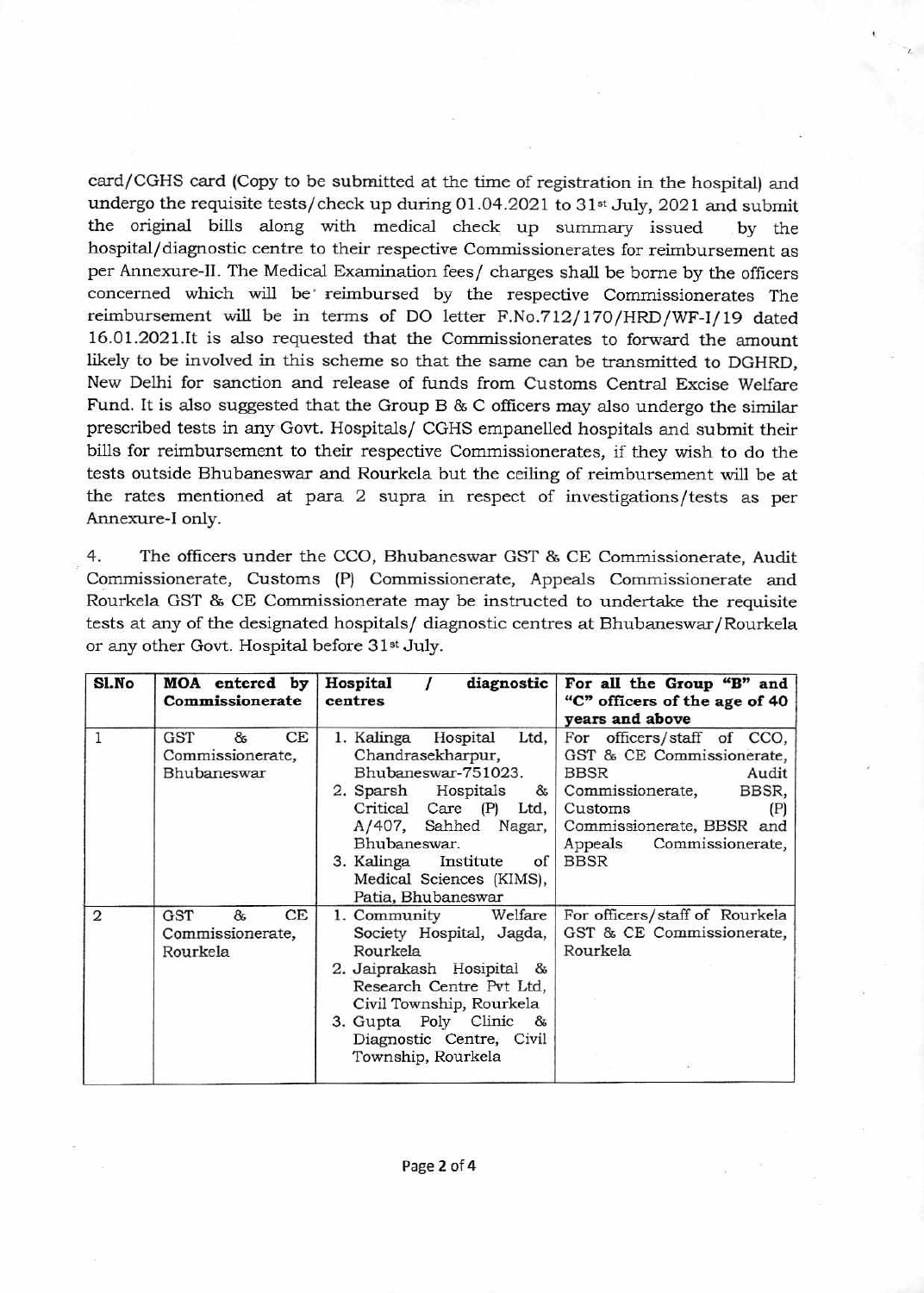5.In case of any difficulty the following departmental officers and executive/coordinators of the designated hospitals/ diagnostic centres may be contacted.

| Name<br>of<br>officer,<br>Designation                                                                   | Name of the<br>designated<br>hospitals/<br>diagnostic<br>centres                     | of<br>Name<br>the<br>executive/coordinators<br>and<br><b>Contact No</b>             |
|---------------------------------------------------------------------------------------------------------|--------------------------------------------------------------------------------------|-------------------------------------------------------------------------------------|
| 1. Sri. K.C.Sharma,<br><b>Additional</b>                                                                | Kalinga<br>Hospital<br>Ltd,<br>Chandrasekharpur,                                     | Mr. Ayub Khan, 9438620387                                                           |
| Commissioner (P&V),<br>GST and CE,<br>Bhubaneswar.                                                      | Bhubaneswar-751023.                                                                  | Mr. Sujit Mohapatra 9861691778                                                      |
| 9588939049                                                                                              | Sparsh Hospitals & Critical<br>Care (P) Ltd, A/407, Saheed<br>Nagar, Bhubaneswar.    | Mr. S. Batesu, 9937299103                                                           |
| 2. Sri. P.K.Pattanaik, Asst<br>Commissioner,<br>(P&V),<br><b>GST</b><br>CE,<br>and<br>Bhubaneswar.      |                                                                                      | Mr.Ranjan<br>Kumar<br>Rout,<br>8908328256                                           |
| 9437249048                                                                                              | Kalinga Institute of Medical<br>Sciences<br>(KIMS),<br>Patia,                        | Mr. Surya Rath, 9556087099                                                          |
| 3. Sri.<br>Sukant<br>Jali,<br>Superintendent,<br>Welfare, GST and CE,<br>Bhubaneswar<br>9437036950      | Bhubaneswar                                                                          | Mr.Avishek<br>Mohapatra,<br>8984734026                                              |
| D.Chakrabarty,<br>1. Sri<br>Additional<br>Commissioner<br>(P&V),<br>GST & CE, Rourkela.<br>8118052117   | Community Welfare Society<br>Hospital, Jagda, Rourkela                               | Fr.Beneechan<br>K<br>Peter, SVD,<br>(Chairman)<br>0661-2473931,<br>M.no -9437490468 |
| 2. Sri. C.Jawahar Babu,<br>CAO, GST<br>CE,<br>&<br>Rourkela<br>9848573983<br>3. Sri Samir Sarkar, Asst. | Jaiprakash<br>Hosipital<br>&<br>Research Centre Pvt Ltd,<br>Civil Township, Rourkela | Dr.Chandan Bansal,<br>Managing<br>Director<br>0661-2461100<br>M.No.9437492449       |
| Commissioner<br>6291172657                                                                              | Clinic<br>Gupta<br>Poly<br>&<br>Diagnostic<br>Civil<br>Centre,                       | Mr. Gouri Gupta, Proprietor<br>0661-2401460                                         |
| 4. Sri.<br>S.Oram,<br>Superintendent,<br>Welfare,<br>9438209596                                         | Township, Rourkela                                                                   | M.no -9439033020                                                                    |

6. This issues with the approval of Chief Commissioner, Bhubaneswar Zone

7. The Hindi version will follow,.

**Enclo: Annexure-I** 

oЙ

**(GOP AL KRISHNA PATI)**  ADDITONAL COMMISSIONER (CCO)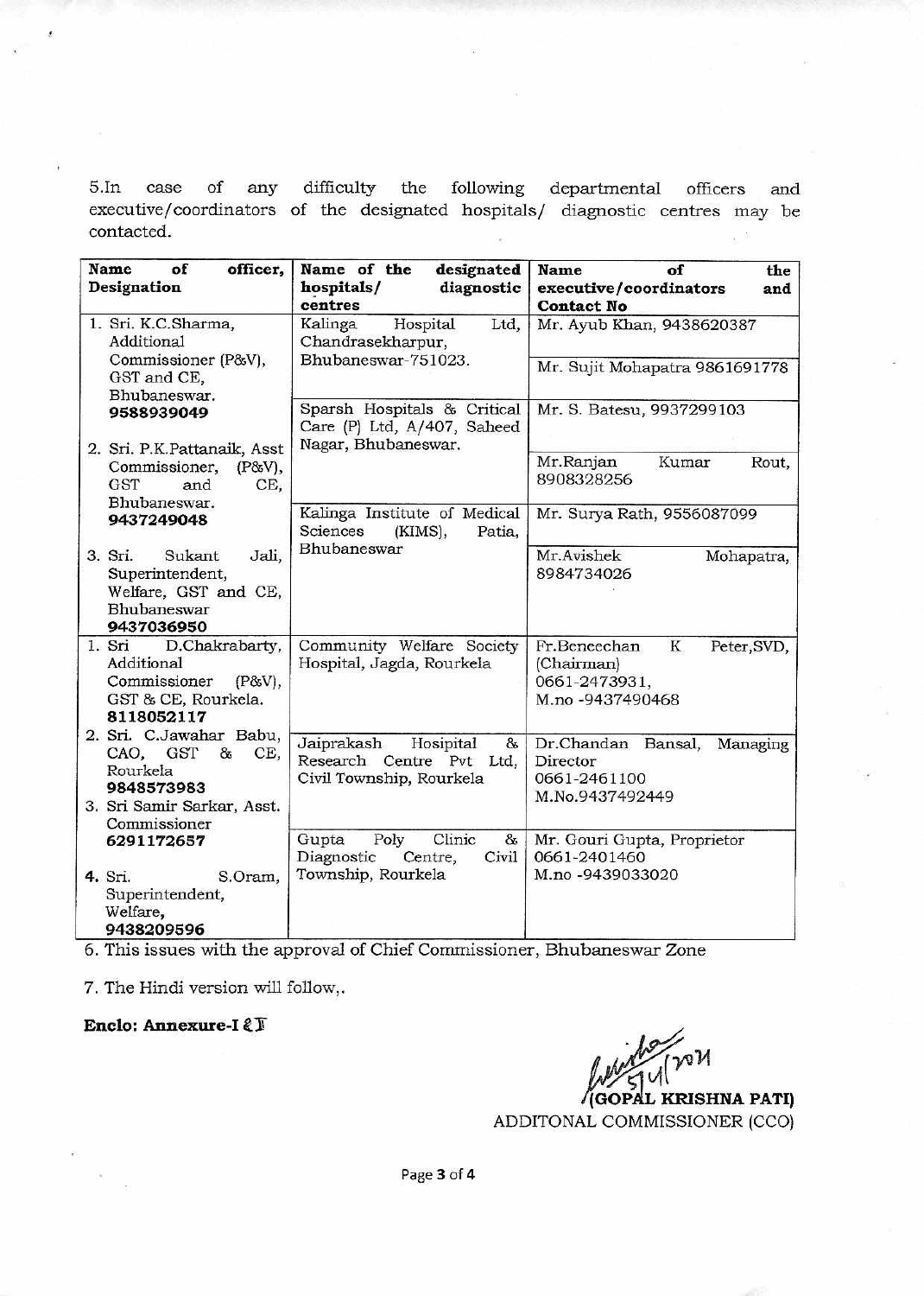# **Copy to**

- 1. Pr. Commissioner, GST & CE, Audit Commissionerate, Audit Commissionerate, Customs (P)
- 2. Commissioner, Appeals Commissionerate and Rourkela GST & CE Commissionerate
- 3. PAO, GST & CE, Bhubaneswar.
- 4 Superintendent, Systems, GST & CE, Bhubaneswar for uploading in website under "Other updates for officers".

5. The Notice Board.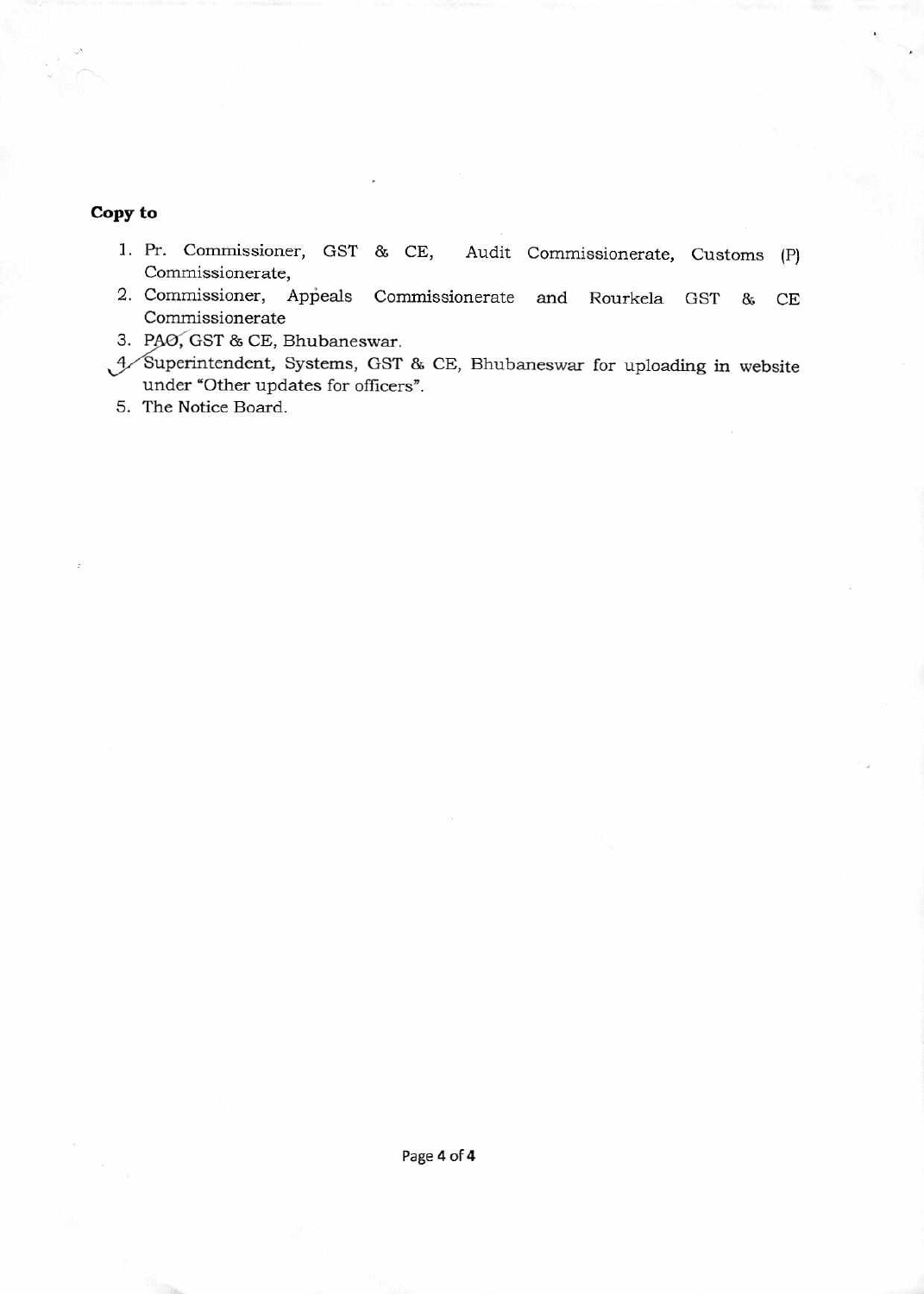| ANNEXURE- I                          |                            |                                 |  |  |
|--------------------------------------|----------------------------|---------------------------------|--|--|
| S1.<br>Investigations for Men<br>No. |                            | <b>Investigations for Women</b> |  |  |
| $\mathbf{1}$                         | Haemogram                  | Haemogram                       |  |  |
| $\overline{2}$                       | Peripheral smear           | Peripheral smear                |  |  |
| 3                                    | Complete Urine Examination | Complete Urine Examination      |  |  |
| $\overline{4}$                       | <b>Fasting Blood Sugar</b> | <b>Fasting Blood Sugar</b>      |  |  |
| 5                                    | Post Lunch blood sugar     | Post Lunch blood sugar          |  |  |
| 6                                    | Lipid Profile              | Lipid Profile                   |  |  |
| 7.                                   | <b>Liver Function Test</b> | <b>Liver Function Test</b>      |  |  |
| 8                                    | <b>Blood Urea</b>          | <b>Blood Urea</b>               |  |  |
| 9                                    | Creatinine serum           | Creatinine serum                |  |  |
| 10                                   | Uric Acid serum            | Uric Acid serum                 |  |  |
| 11                                   | LDH Serum                  | <b>LDH</b> Serum                |  |  |
| 12                                   | $CPK-MB$                   | $CPK-MB$                        |  |  |
| 13                                   | CRP                        | <b>CRP</b>                      |  |  |
| 14                                   | <b>PSA</b>                 | Paps smear for cytology         |  |  |
| 15                                   | X-ray chest PA view        | X-ray chest PA view             |  |  |
| 16                                   | <b>ECG</b>                 | <b>ECG</b>                      |  |  |
| 17                                   | Ultra sound abdomen        | Ultra sound abdomen             |  |  |
| 18                                   | <b>TMT</b>                 | <b>TMT</b>                      |  |  |
| 19                                   | Physician consultation     | Mammography                     |  |  |
| 20                                   | Eye examination            | Physician consultation          |  |  |
| 21                                   |                            | Eye examination                 |  |  |

 $\frac{1}{\sqrt{2}}$ 

 $\lesssim$ 

 $\alpha$  .  $\frac{\alpha}{\alpha}$ 

 $\mathbb{R}^2$